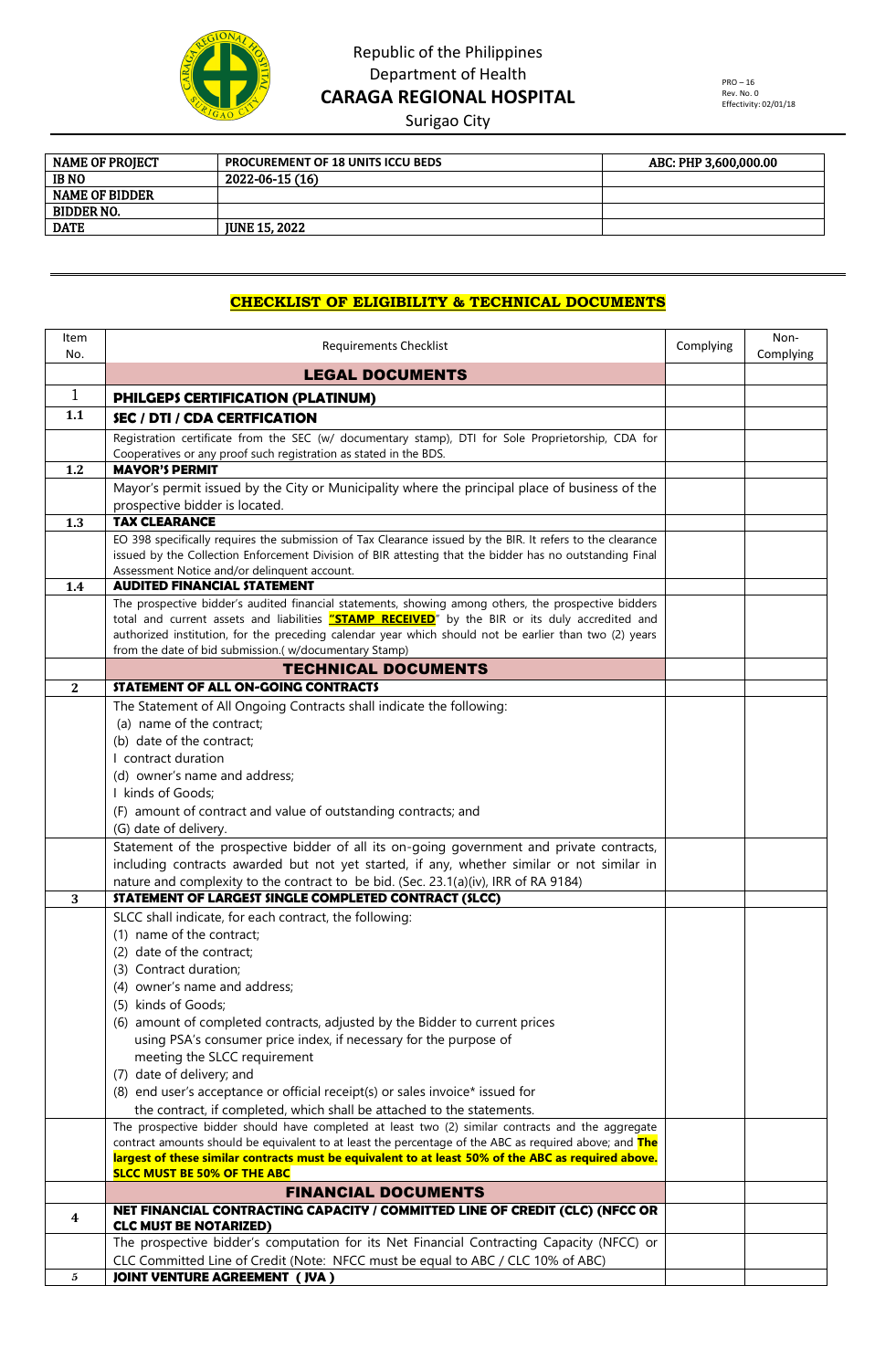

## Republic of the Philippines Department of Health **CARAGA REGIONAL HOSPITAL**

PRO – 16 Rev. No. 0 Effectivity: 02/01/18

Surigao City

| <b>NAME OF PROJECT</b> | PROCUREMENT OF 18 UNITS ICCU BEDS                                                                                                                                                                                                                                                  | ABC: PHP 3,600,000.00 |
|------------------------|------------------------------------------------------------------------------------------------------------------------------------------------------------------------------------------------------------------------------------------------------------------------------------|-----------------------|
| <b>IBNO</b>            | 2022-06-15 (16)                                                                                                                                                                                                                                                                    |                       |
| <b>NAME OF BIDDER</b>  |                                                                                                                                                                                                                                                                                    |                       |
| <b>BIDDER NO.</b>      |                                                                                                                                                                                                                                                                                    |                       |
| <b>DATE</b>            | <b>JUNE 15, 2022</b>                                                                                                                                                                                                                                                               |                       |
|                        |                                                                                                                                                                                                                                                                                    |                       |
|                        | If applicable, the JVA in case of the joint venture is already in existence, or duly notarized statements<br>from all the potential joint venture partners stating that they will enter into and abide by the provisions<br>of the JVA in the instance that the bid is successful. |                       |
|                        | All co-venturers shall submit their legal documents, while any of the co-venturers shall submit technical<br>and financial documents.                                                                                                                                              |                       |
|                        | Each partner of the joint venture shall submit the PhilGEPS Certificate of Registration in accordance with<br>Sec. 8.5.2 of the 2016 IRR of RA 9184.                                                                                                                               |                       |
|                        | For bidder who did not engage into a JVA, shall still submit Certification of Not Into Joint Venture.                                                                                                                                                                              |                       |
| 6                      | BID SECURITY (Any of the following:) (NOTARIZED)                                                                                                                                                                                                                                   |                       |
| a.                     | Cash or Cashier's/Manager's check issued by a Universal or Commercial Bank (2%)                                                                                                                                                                                                    |                       |
| b.                     | Bank draft/guarantee or irrevocable letter of credit issued by a Universal or Commercial Bank;                                                                                                                                                                                     |                       |
|                        | Provided, however, That it shall be confirmed or authenticated by a Universal or Commercial Bank,<br>if issued by a foreign bank. (2%)                                                                                                                                             |                       |
| C.                     | Surety Bond callable upon demand issued by a surety or insurance company duly certified by the                                                                                                                                                                                     |                       |
|                        | Insurance Commission as authorized to issue such security (5%)                                                                                                                                                                                                                     |                       |
| d.                     | Bid Securing Declaration (120 cd)                                                                                                                                                                                                                                                  |                       |
| 7                      | <b>TECHNICAL SPECIFICATION (SUPPLIERS OFFER VS PROCURING ENTITY'S SPECS)</b>                                                                                                                                                                                                       |                       |
|                        | Conformity with technical specifications, as enumerated and specified in Section VI and VII of the Bidding                                                                                                                                                                         |                       |
|                        | Documents. (Preferably Attached Brochure/Manufacturer Profile)                                                                                                                                                                                                                     |                       |
|                        | With the Technical Specification provided by this Procuring Entity, Bidders shall conform by affixing                                                                                                                                                                              |                       |
|                        | signature by their authorized representative and issue Certification of Conforming the Technical                                                                                                                                                                                   |                       |
| 8                      | Specification. Conformity of Technical Specification template is hereby attached in the ITB and PBDs.<br><b>OMNIBUS SWORN STATEMENT (NOTARIZED)</b>                                                                                                                                |                       |
|                        | Executed by the bidder, or its duly authorized representative, and shall be in accordance with                                                                                                                                                                                     |                       |
|                        | Section 25.3 of the 2016 IRR of RA 9184                                                                                                                                                                                                                                            |                       |
| 9                      | Other required bidding documents:                                                                                                                                                                                                                                                  |                       |
| a.                     | BIR CERTIFICATE OF REGISTRATION                                                                                                                                                                                                                                                    |                       |
| b.                     | Updated / Valid License to Operate (LTO)                                                                                                                                                                                                                                           |                       |
| C.                     | Authorized Personnel Certification                                                                                                                                                                                                                                                 |                       |
| d.                     | Memorandum of Undertakings (duly signed and notarized)                                                                                                                                                                                                                             |                       |

*Note: Any missing documents in the above-mentioned checklist is a ground for outright rejection of the bid.* 

REMARKS: [ ] PASSED [ ] FAILED

#### BIDS AND AWARDS COMMITTEE

HILARION P. PASAL, CE, SE COSNARIE E. SEGUIS, MD<br>Engineer IV Function of the Medical Specialist II Chairman Vice Chairman

**Medical Specialist II** 

TRISTAN LOUISE D. ANDO GRACE D. PLATIL, RM, RN, MAN ELRY P. BORJA, RMT<br>Administrative Officer V Nurse VII Nurse VII Administrative Officer V Nurse VII Medtech III Member Member Member

NOTE: ALL SUBMITTED BIDDING DOCUMENTS SHALL BE SIGNED BY AUTHORIZED REPRESENTATIVE PER PAGE